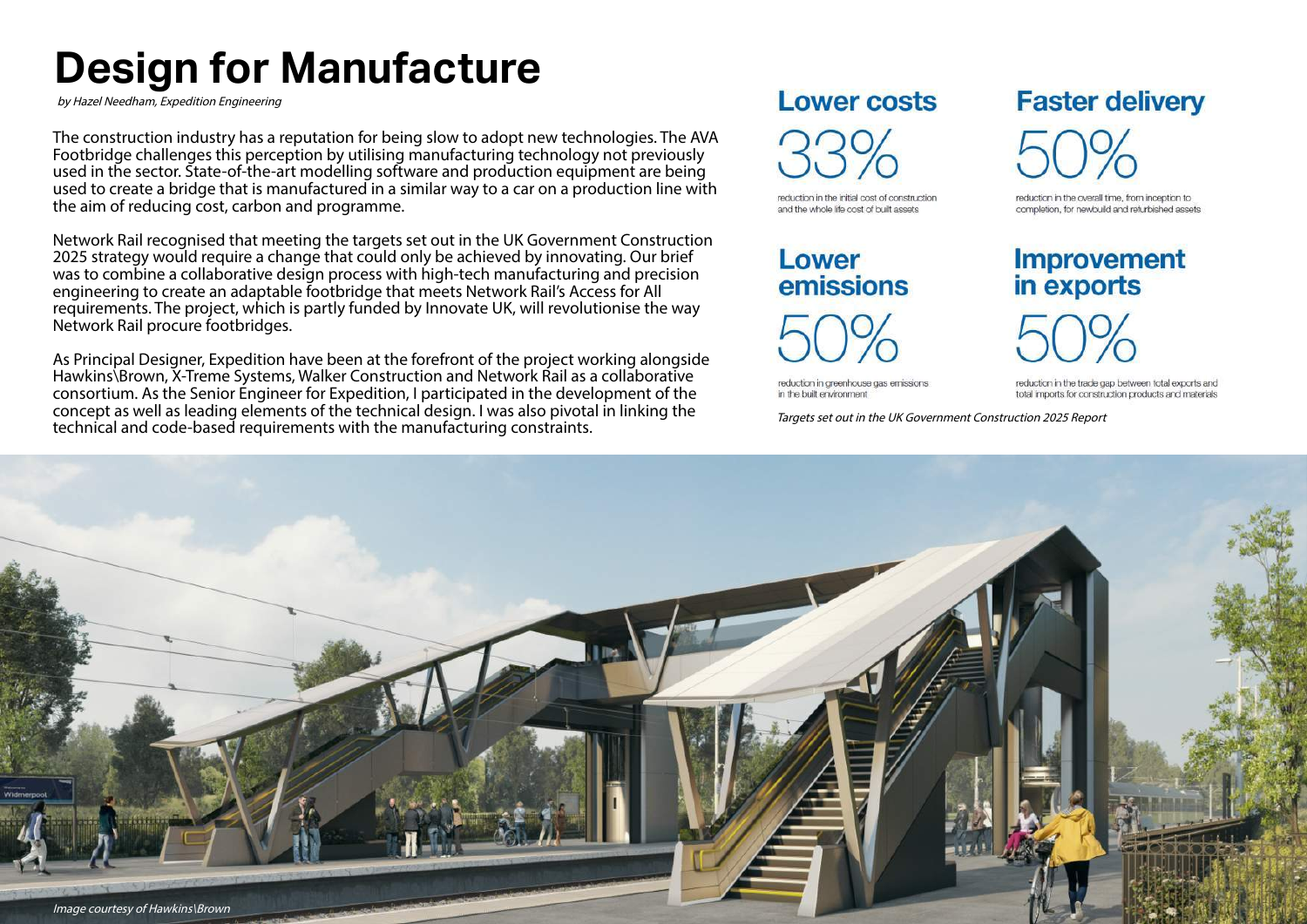### **Understanding the Constraints and Opportunities**

The appointed manufacturer specialises in the production of bespoke storage solutions made from precision-folded sheets of stainless steel and had no previous experience in the construction industry. Understanding the technology was vital to the success of the project. COVID added an extra challenge to this, as site visits and in-person collaboration was limited.

The manufacturing process has several advantages to fabrication. The first is the use of fully integrated 3D models that include every nut, bolt and plate as well as the services. Having a detailed 3D model improves coordination, enabling a smooth manufacturing phase. The 3D model exports directly to the laser cutting machines, which have incredible accuracy and speed. Lack-of-fit concerns and programme are reduced, and nesting tools reduce waste. Any shape can be cut, allowing design optimisation as bespoke sections can be made.



![](_page_1_Picture_4.jpeg)

Exploded view of Solidworks Model. Image courtesy of X-Treme Systems

The project doesn't use any standard sections; instead, all elements are folded from plate. I-sections and hollow-sections were not economical to form meaning that the most practical sections were channels, flats, and angles. We explored the use of composite sections created by bolting plates together with preloaded bolts to form elements with thicker flanges. This created more efficient sections reducing the weight of the structure.

To enable offsite construction and flexibility the project utilises a modular approach. The steel is procured in 1.5x3m sheets which dictated the module length. Incorporating this requirement into the project early was critical as it had a significant impact on the architecture and structural system. The plate thickness was limited to 12mm which encouraged optimisation as detailed design calculations were completed early.

The next constraint to be understood related to bend radii. As the sheets are cold formed from lean Duplex, the bend radii is typically 2-2.5 times the plate thickness. This not only affected the section properties but also impacted bolt positions. This pushed us to consider the connection details early in the design process. Having the manufacturer onboard during the design phase was important as we could discuss options and develop details to suit the production process.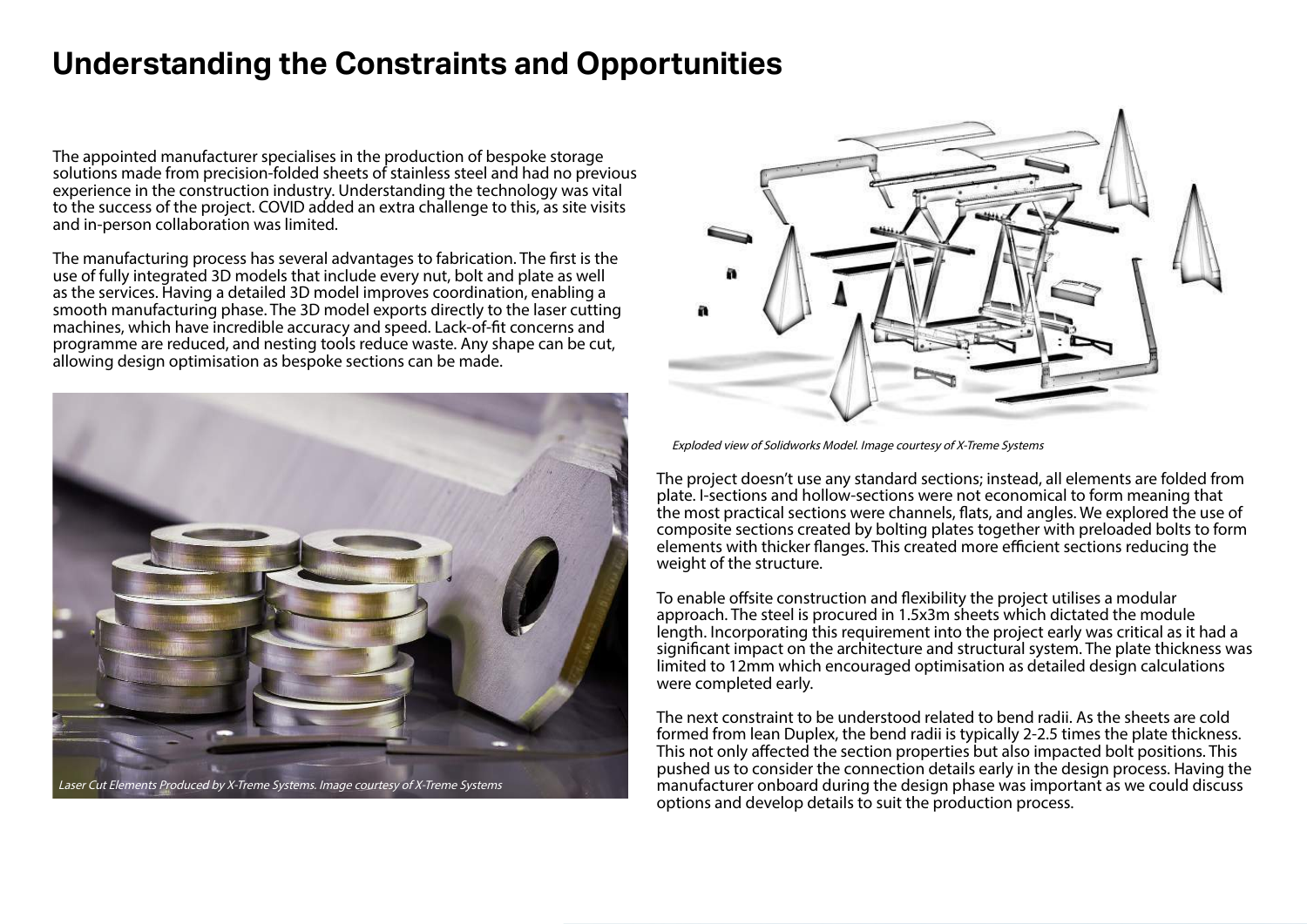## **The Value of Prototyping**

Following the design principals above, the team and I developed two solutions – the first a full-height truss with dual-function cladding panels that stabilise the truss members and the second a shallow beam that uses composite plate action to provide the required capacity. Prototype modules of these options were manufactured giving the team a better appreciation of the manufacturing methods.

The prototypes demonstrated that the manufacturer, who had no previous bridge building experience, had the skills required to construct a high-quality product. Seeing the speed of the cutting and assembly processes and the strengths of a manufactured product come to fruition was inspiring. The prototypes created excitement which is critical on innovation projects where there are inevitably setbacks. It was noticeable during this period that the team was more motivated and that new solutions were developed which are used in the final design.

The prototype was also useful as a communication tool and for engaging the client with the project. The client was able to walk across the prototype and provide critical feedback and the images of the prototype have been shared widely generating publicity. As with many innovation projects, investment in the AVA Footbridge was made with the understanding that there is demonstratable return. The prototype gave confidence to Network Rail and Innovate UK that the project has real potential.

![](_page_2_Picture_4.jpeg)

![](_page_2_Picture_5.jpeg)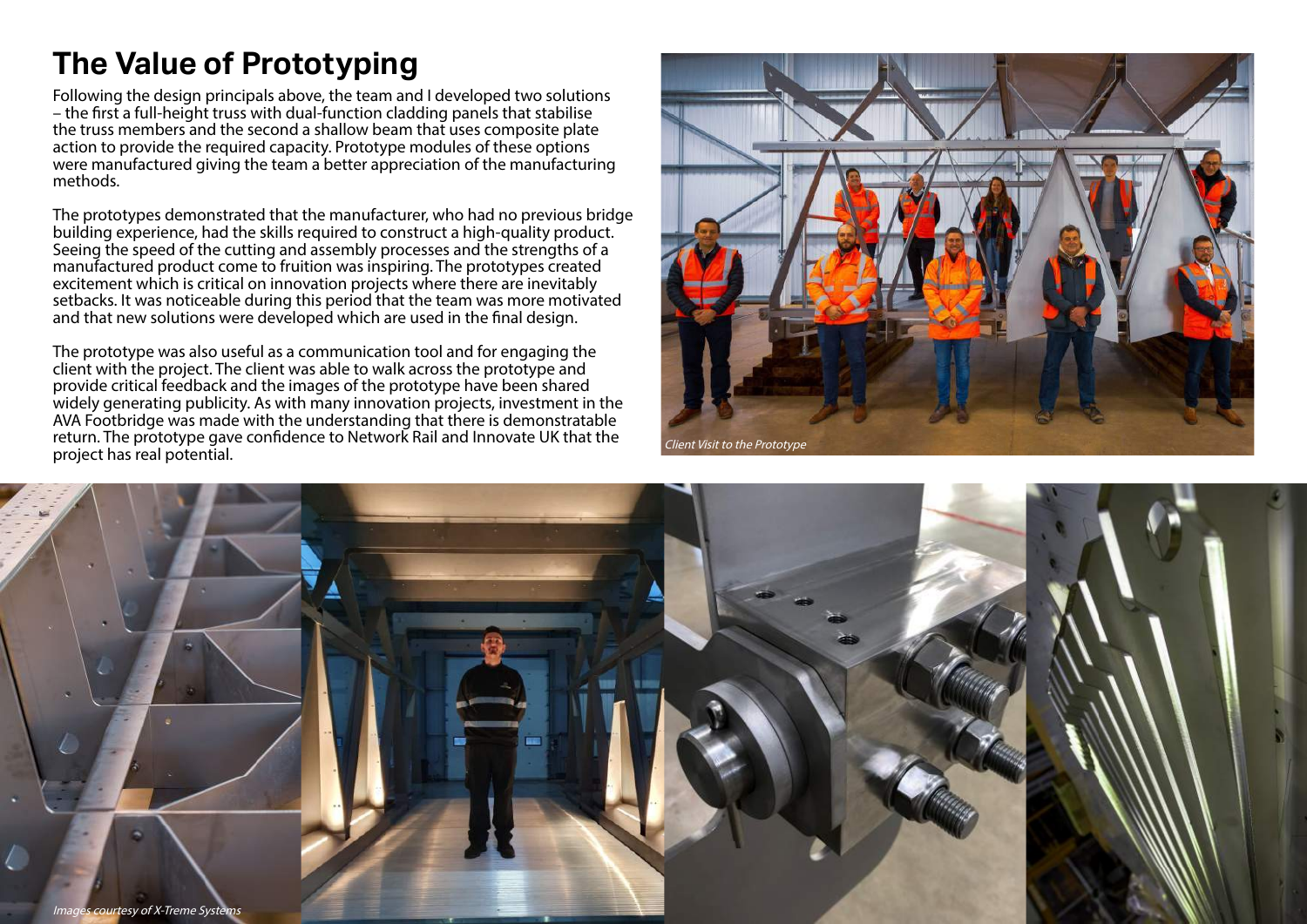### **Final Design**

The scheme is being taken forward as a full-scale demonstrator project to be built at a Network Rail Test Track before moving to a permanent home on a live railway. The design therefore meets all the Network Rail standards.

As a result of building the prototype, we refined the following structural and architectural aspects of the design:

- Allowed a continuous glass window which significantly improved the user experience
- Removed any elements that may have allowed the structure to be climbed
- Eliminated the need for machined/cast parts
	- These elements are expensive, have long lead times and are very heavy
- Avoided bending the plate wherever possible
	- Plate bends at connection points induced minor axis moments significantly impacting the plate capacity

The primary structure is formed of two longitudinal girders, concealed within the parapet linked by crossbeams. The main girders are made of 1.2m long panels folded to make a C, with the flanges strengthened by additional plates. All panels are spliced together to ensure continuous behaviour. The additional plates are also regularly bolted to the C-panel with preloaded bolts to achieve composite behaviour between the two plates. The vertical folds are connected to the crossbeams to provide a U-frame action and transverse stability.

![](_page_3_Figure_10.jpeg)

![](_page_3_Picture_11.jpeg)